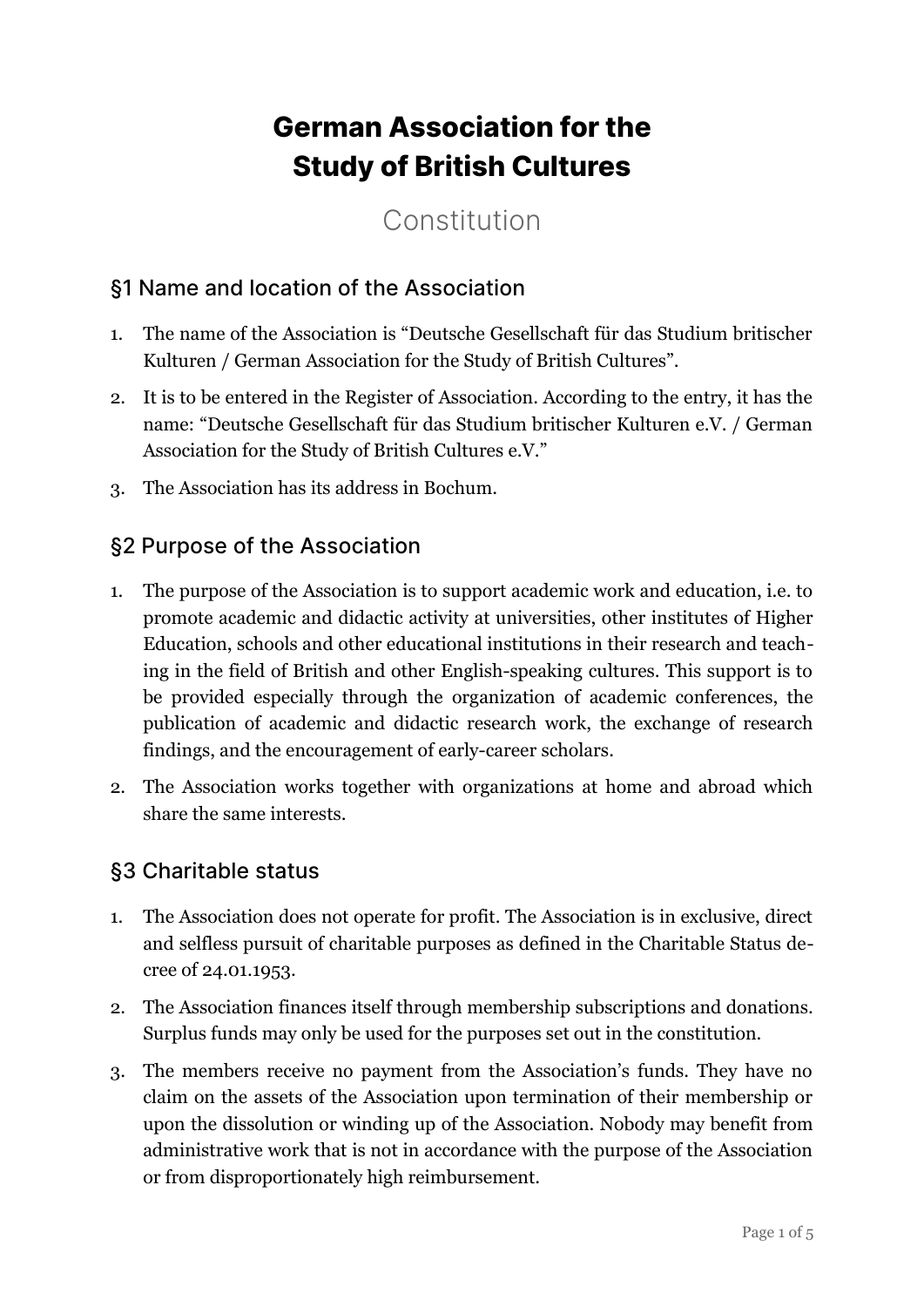#### §4 Financial year

The financial year is the calendar year.

## §5 Constituent bodies of the Association

The constituent bodies of the Association are:

- 1. The General Meeting (§8)
- 2. The Executive Committee (§9)
- 3. The Advisory Committee (§10)

### §6 Membership

- 1. Anyone who supports the Association's purposes can be a member of the Association. Corporate membership is possible.
- 2. Membership is established through a written application and its acceptance by the executive committee.
- 3. The amount of the annual subscription is set through a resolution of the General Meeting.
- 4. Membership is terminated with the dissolution of the Association or the death, resignation or expulsion of the member.
- 5. Resignation must be tendered in writing and is effective at the expiry of the financial year.
- 6. Resignation does not give exemption from the membership fee for the current year.
- 7. Resolutions to reject an applicant or to expel a member are made by the Executive Committee. The resolution must be justified to the person in question. Anyone who is rejected or expelled can appeal within six weeks of receiving the resolution. The appeal will go to the next General Meeting for a final resolution, whereby rejection or expulsion requires a two-thirds majority of the General Meeting.

### §7 Right to vote

Every member has the right to vote.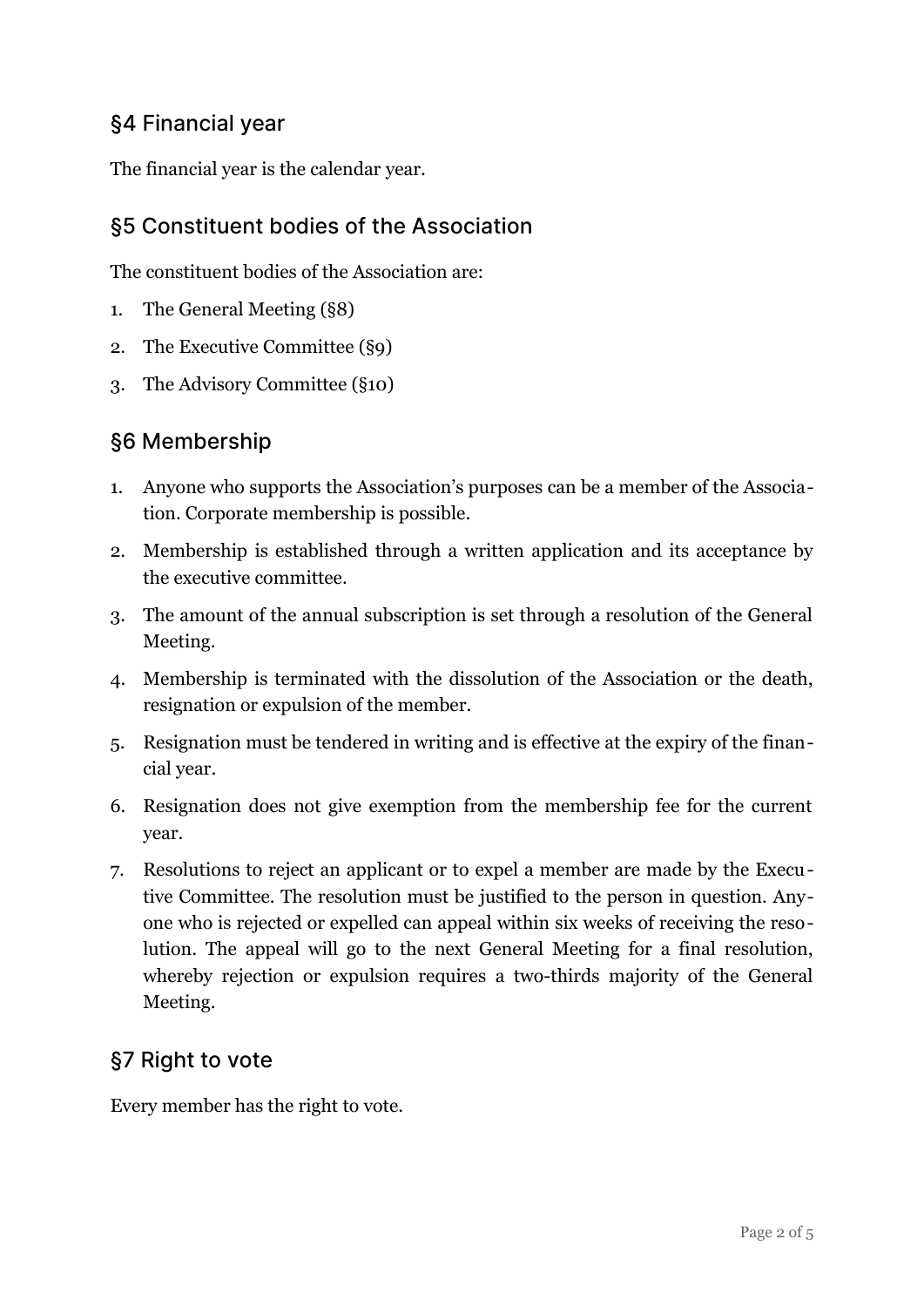#### §8 General meeting

- 1. There must be an Annual General Meeting. Extraordinary General Meetings may be called if the interest of the Association requires it or if at least one quarter of the members demand it.
- 2. The Annual General Meeting is called by the executive committee. The invitation must be made to members in writing at least 21 days before the first day of the meeting and must include the agenda, the place and the time.
- 3. Planned alterations to the constitution must be sent to members together with the invitation to the General Meeting.
- 4. The General Meeting discusses and decides about:
	- a. the election, dismissal of the Executive Committee, and approval of its activities,
	- b. the report of the Executive Committee,
	- c. the Treasurer's financial report and the level of the membership fee,
	- d. the election of two financial auditors, who may not be members of the executive committee,
	- e. changes to the constitution,
	- f. the rejection and expulsion of members in case of an appeal (cf. §6.7),
	- g. the place and theme of the Association's annual conferences,
	- h. aims and activities of the Association,
	- i. the dissolution of the Association.
- 5. The General Meeting elects the members of the Advisory Committee for the duration of two years.
- 6. The General Meeting makes its resolutions on a simple majority of votes from those present. A two-thirds majority of members present is required for changes to the constitution, for the dismissal of the Executive Committee, and for the dissolution of the Association.
- 7. The General Meeting is competent to make resolutions when it has been convened in accordance with the rules.
- 8. Resolutions of the General Meeting must be recorded in minutes, which must be signed by two members of the Executive Committee and one minute-taker. Such minutes must be sent to the members within three months after the close of the General Meeting.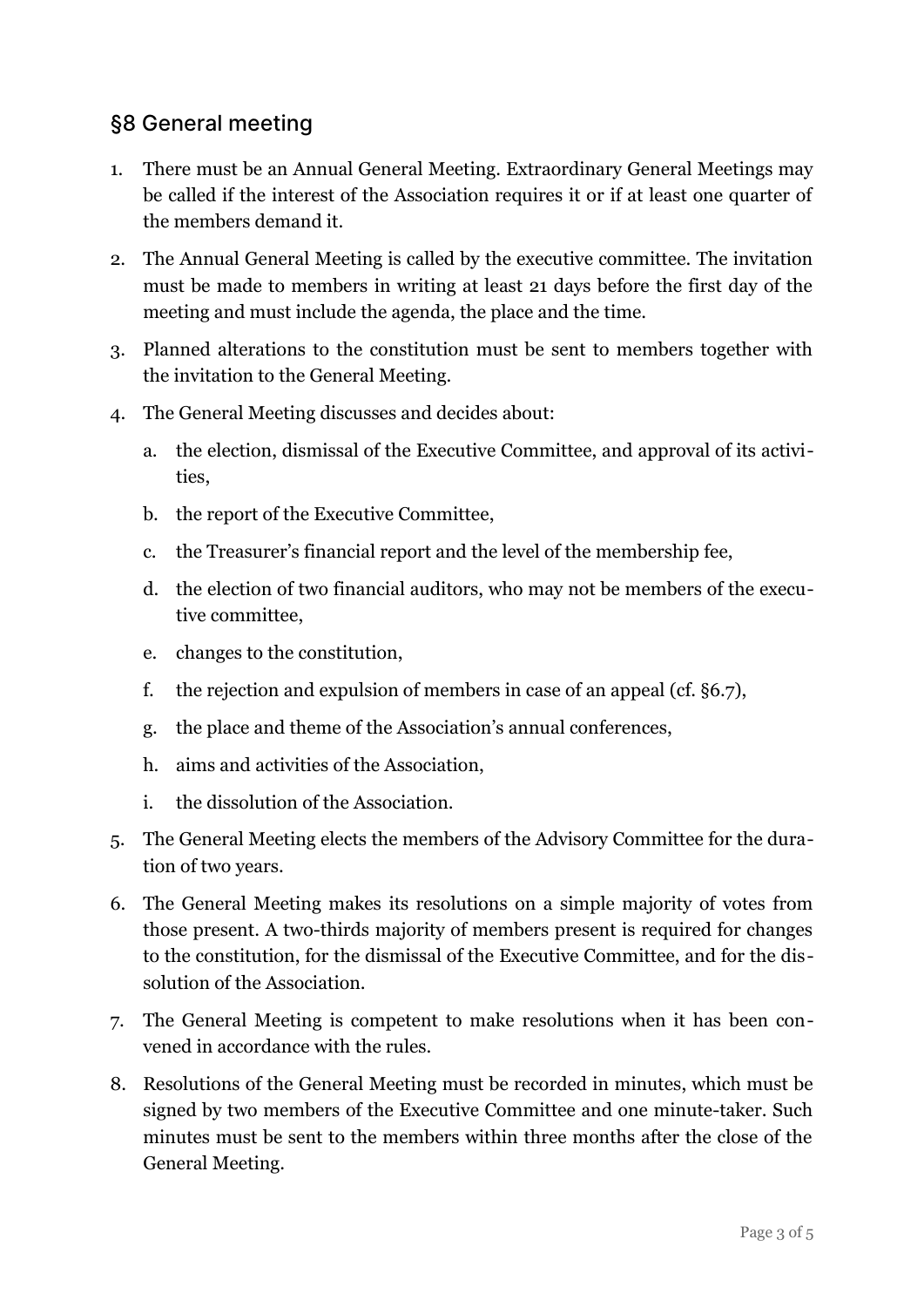#### §9 Executive committee

- 1. The Executive Committee consists of the Chair, the Vice-Chair and the Treasurer. As far as the definition in §26 of the BGB (= German civil law code) is concerned, the Executive Committee consists of the Chair and the Vice-Chair. Each of the latter two may individually act on behalf of the Association.
- 2. The Executive Committee is elected for a period of three years by a secret ballot of the General Meeting. The Chair may be re-elected once.
- 3. If a member of the Executive Committee withdraws prematurely, the Executive Committee maintains its number by cooption until the next General Meeting.
- 4. The Executive Committee manages the affairs of the Association. It takes care of those matters which are not the preserve of the General Meeting.
- 5. In the event of changes in the editorial committee of the Journal for the Study of British Cultures, the Executive Committee must reach agreement with the editors of the journal.
- 6. The Executive Committee can establish standing orders for its work.
- 7. The Executive Committee makes its resolutions by a majority of votes. Written resolutions are permissible.

### §10 Advisory committee

- 1. The Advisory Committee supports the work of the Executive Committee.
- 2. It consists of at least 3 and at most 6 members, who should represent the participating groups (e.g. students, lecturers, professors).
- 3. There should be a net equal representation of the sexes in the Executive Committee and Advisory Committee together.

### §11 Control of finances

- 1. The financial auditors elected by the General Meeting are there to check the annual statement of accounts and to report on the results to the General Meeting.
- 2. The Executive Committee members are obliged to disclose information to the financial auditors.

#### §12 Dissolution of the Association

1. The Association can only be dissolved by the General Meeting with a two-thirds majority of the votes cast.